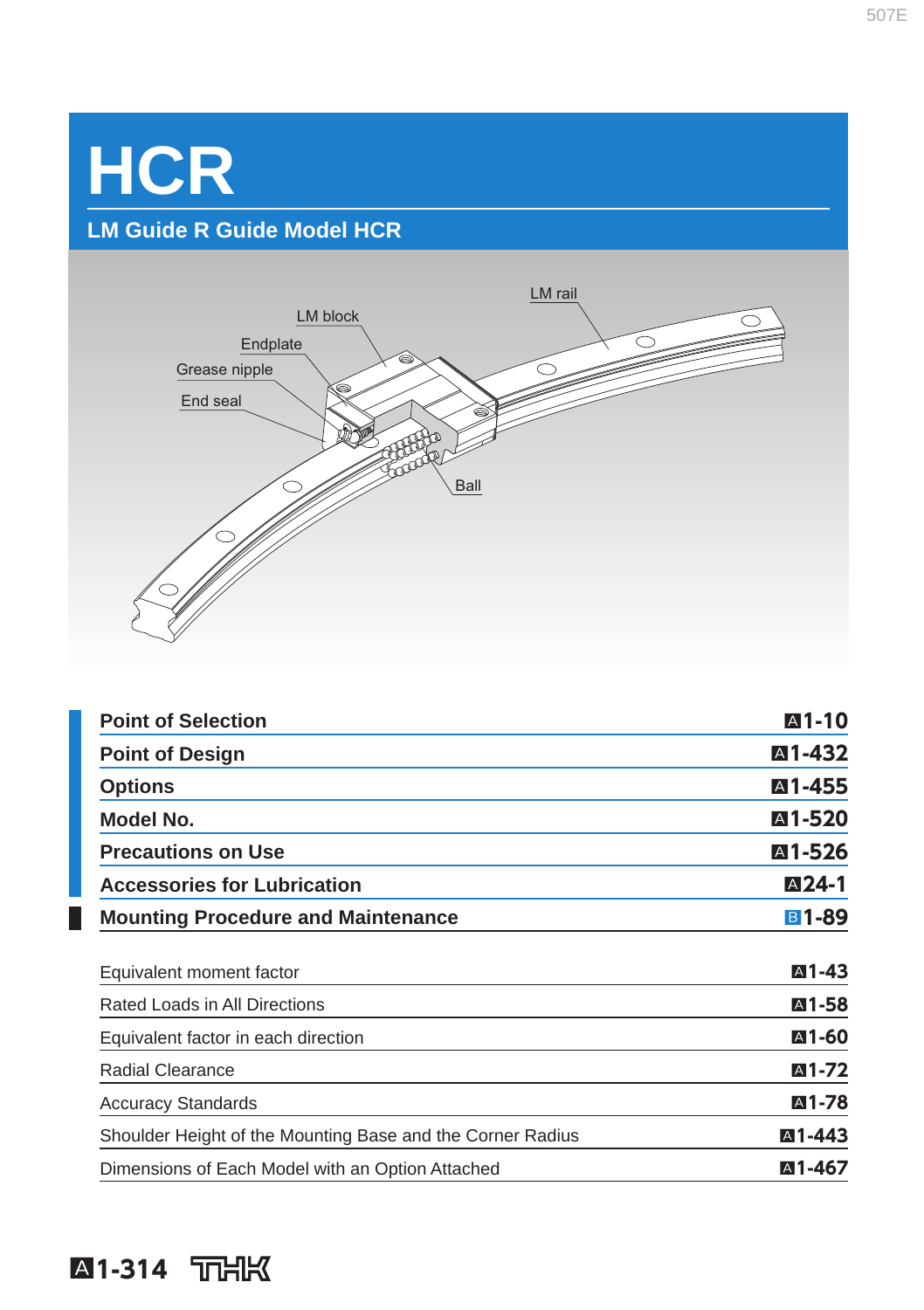**LM Guide**

**LM Guide** 

#### **Structure and Features**

Balls roll in four rows of raceways precision-ground on an LM rail and an LM block, and endplates incorporated in the LM block allow the balls to circulate.

With a structure that is basically the same as four-way equal load type LM Guide model HSR, which has a proven track record, this R Guide is a new concept product that allows highly accurate circular motion.

#### [**Freedom of Design**]

Multiple LM blocks can individually move on the same rail. By arranging LM blocks on the load points, efficient structural design is achieved.

#### [**Shortened Assembly Time**]

This model allows clearance-free, highly accurate circular motion as opposed to sliding guides or cam followers. You can easily assemble this model simply by mounting the LM rail and LM blocks with **bolts** 

#### [**Allows Circular Motion of 5m or Longer**]

 It allows circular motion of 5 m or longer, which is impossible with swivel bearings. In addition, use of this model makes it easy to assemble, disassemble and reassemble equipment that circularly moves.

#### [**Capable of Receiving Loads in All Directions**]

This model is capable of receiving loads in all directions since it has a structure that is basically the same as model HSR.

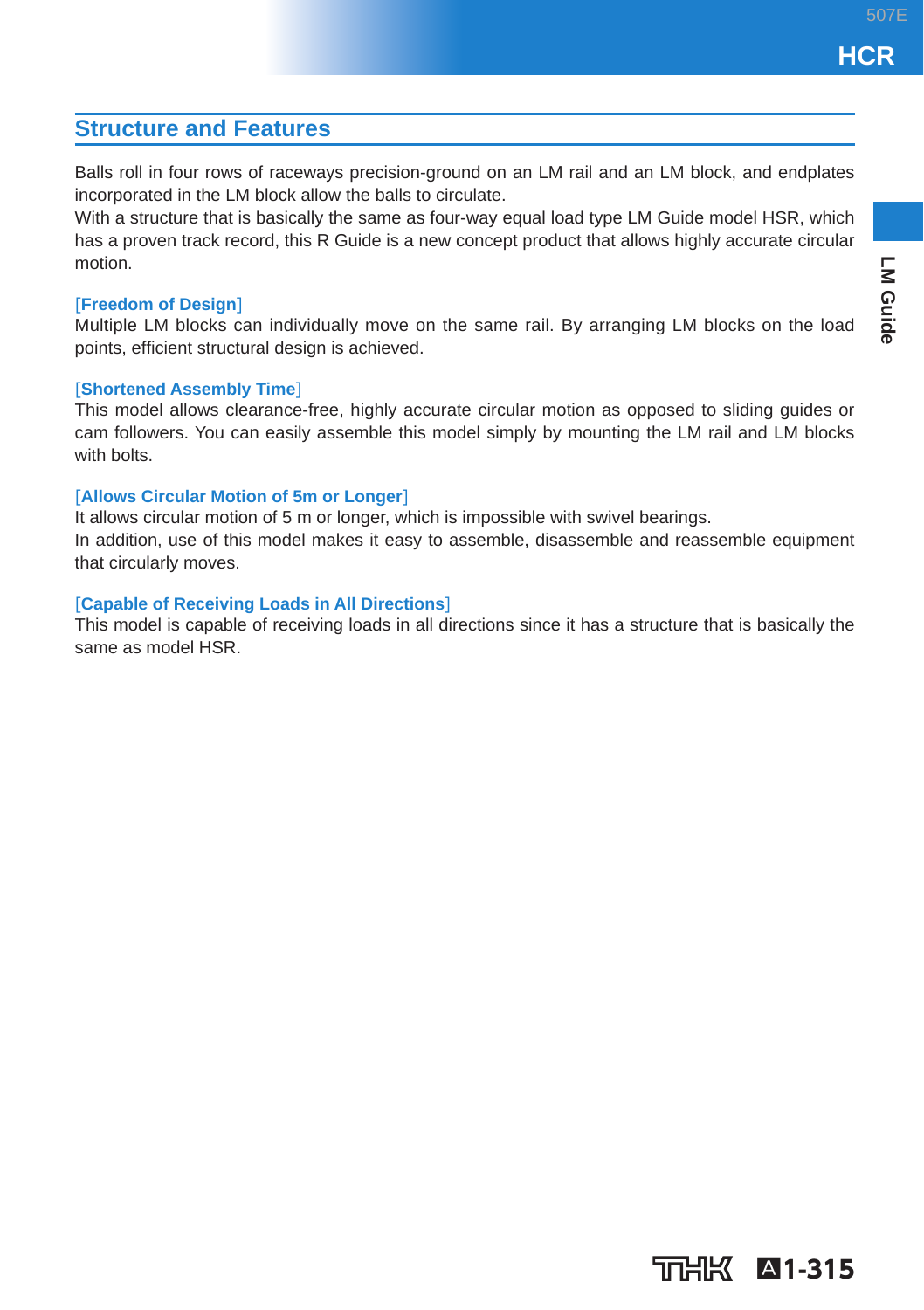# **Types and Features**

The flange of its LM block has tapped holes.

### **Model HCR** Specification Table⇒M1-318



A**1-316**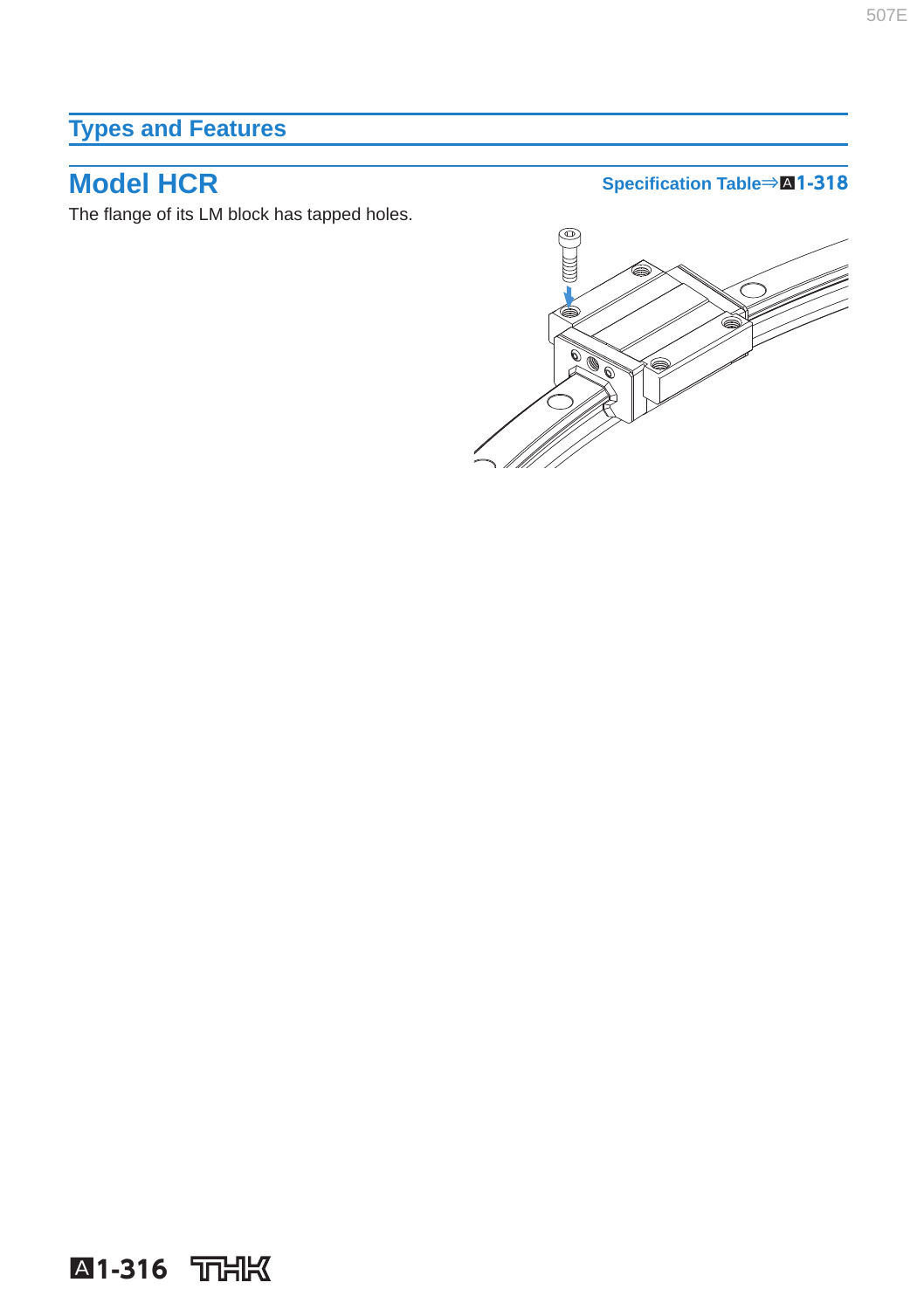LM Guide

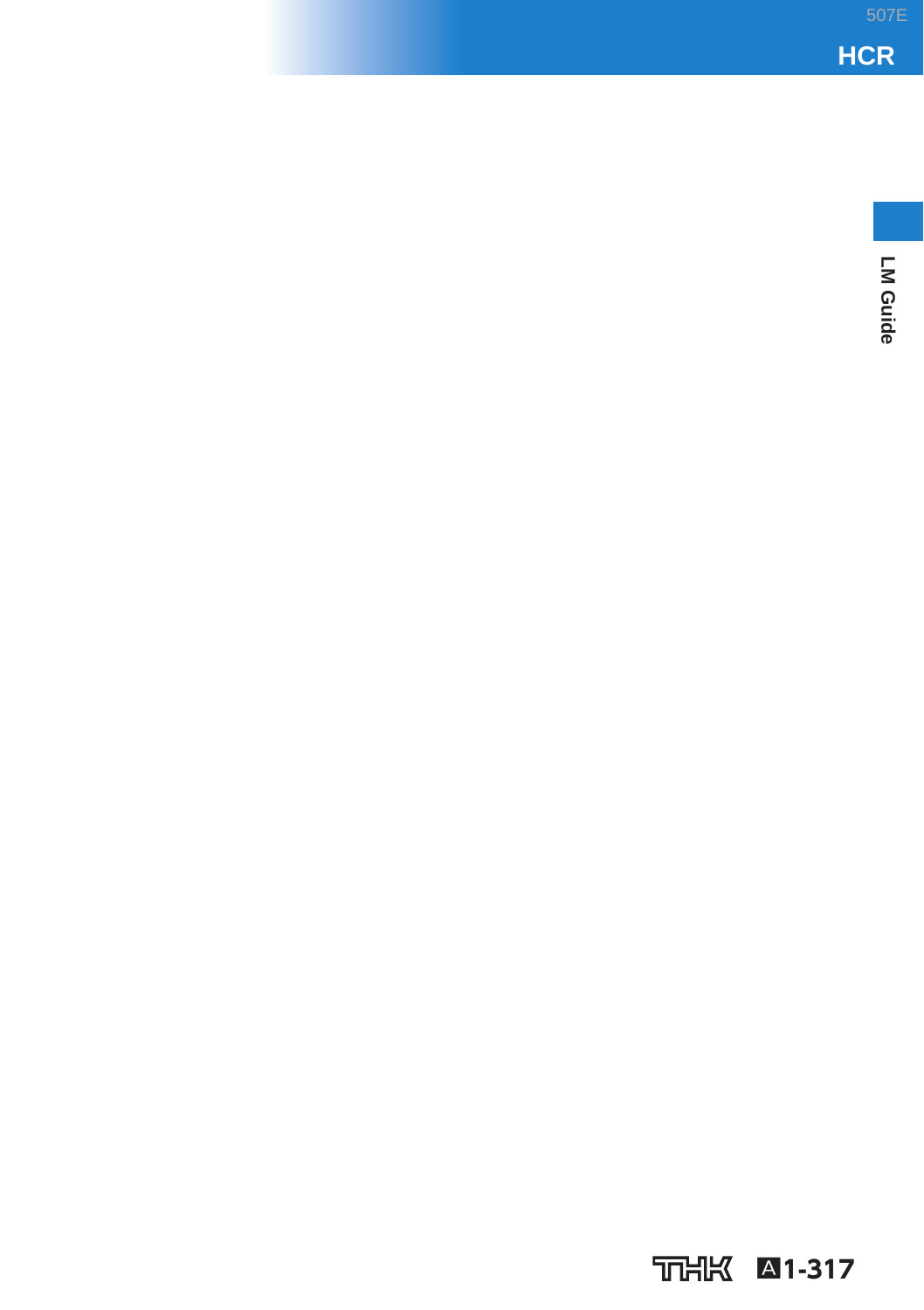# <span id="page-4-0"></span> **R Guide Model HCR**

W M **OIDE**  $\mathsf{T}_1\mathsf{J}$   $\mathsf{T}$  , M H3 W<sub>1</sub> W2

|                                                                                                  |    | <b>Outer dimensions</b> |                                           |     |                |                 |       |      |                |     |     |                  |                |
|--------------------------------------------------------------------------------------------------|----|-------------------------|-------------------------------------------|-----|----------------|-----------------|-------|------|----------------|-----|-----|------------------|----------------|
| Model No.                                                                                        | M  | W                       | Height Width Length<br>L                  | B   | $\mathsf{C}$   | S               | $L_1$ | T    | T <sub>1</sub> | N   | E   | Grease<br>nipple | H <sub>3</sub> |
| HCR 12A+60/100R                                                                                  | 18 | 39                      | 44.6                                      | 32  | 18             | M4              | 30.5  | 4.5  | 5              | 3.4 | 3.5 | PB107            | 3.1            |
| HCR 15A+60/150R<br>HCR 15A+60/300R<br>HCR 15A+60/400R                                            | 24 | 47                      | 54.5<br>55.5<br>55.8                      | 38  | 24<br>28<br>28 | M <sub>5</sub>  | 38.8  | 10.3 | 11             | 4.5 | 5.5 | PB1021B          | 4.8            |
| HCR 25A+60/500R<br>HCR 25A+60/750R<br>HCR 25A+60/1000R                                           | 36 | 70                      | 81.6<br>82.3<br>82.5                      | 57  | 45             | M <sub>8</sub>  | 59.5  | 14.9 | 16             | 6   | 12  | B-M6F            | 7              |
| HCR 35A+60/600R<br>HCR 35A+60/800R<br>HCR 35A+60/1000R<br>HCR 35A+60/1300R                       | 48 | 100                     | 107.2<br>107.5<br>108.2<br>108.5          | 82  | 58             | M10             | 80.4  | 19.9 | 21             | 8   | 12  | B-M6F            | 8.5            |
| HCR 45A+60/800R<br>HCR 45A+60/1000R<br>HCR 45A+60/1200R<br>HCR 45A+60/1600R                      | 60 | 120                     | 136.7<br>137.3<br>137.3<br>138            | 100 | 70             | M <sub>12</sub> | 98    | 23.9 | 25             | 10  | 16  | $B-PT1/8$        | 11.5           |
| HCR 65A+60/1000R<br>HCR 65A+60/1500R<br>HCR 65A+45/2000R<br>HCR 65A+45/2500R<br>HCR 65A+30/3000R | 90 | 170                     | 193.8<br>195.4<br>195.9<br>196.5<br>196.5 | 142 | 106            | M <sub>16</sub> | 147   | 34.9 | 37             | 19  | 16  | $B-PT1/8$        | 15             |



# **HCR25A 2 UU C1 +60 / 1000R H 6 T**

Model number

**Contamination** protection accessory angle R-Guide center

LM rail radius (in mm)

Symbol for LM rail jointed use

No. of LM blocks used on the same rail Normal (No symbol) Light preload (C1)

symbol (\*1)

Radial clearance symbol (\*2) Accuracy symbol (\*3) Normal grade (No Symbol) Number of LM rail joints High accuracy grade (H)

used on one axis (\*4)

(\*1) See A**1-492** (contamination protection accessories). (\*2) See A**1-72** . (\*3) See A**1-78** . (\*4) Number of LM rails used on one arc. For details, contact THK.